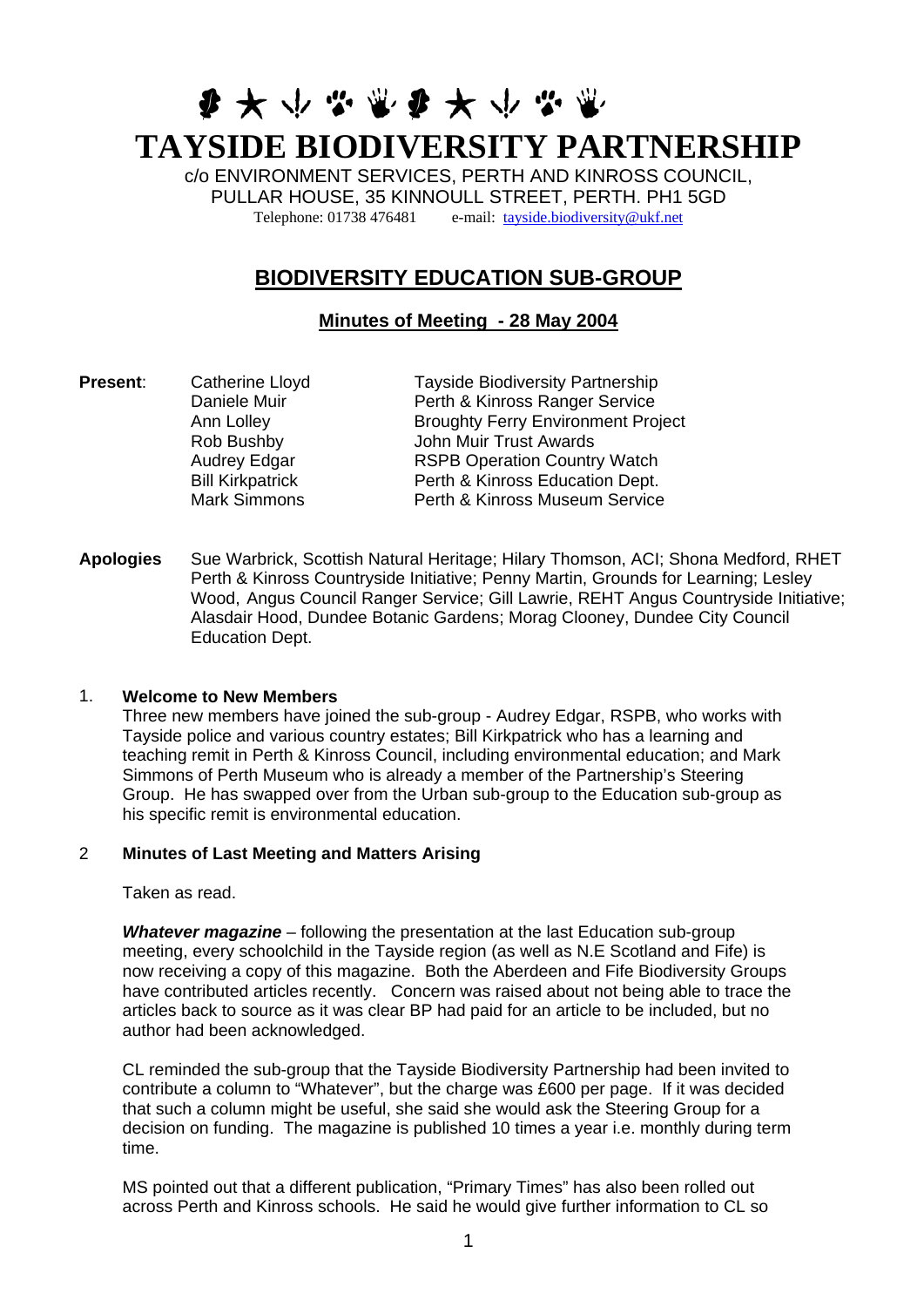*[Post-meeting - the cost of advertising in "Primary Times" is £300 (quarter page) and £165 (eighth of a page). There may be a possibility of free editorial – the next issue comes out on 23 August. CL will follow up]*

ECS News (contact Sharon Watson) – it may be possible to contribute an article in this internal paper. MS and DM to follow up. Possibility of Councillor Mrs Lenny, Convener of the Lifelong Learning committee being interested in the subject. MS/ DM

#### 3 **Sub-Group Projects 2004**

#### *Backyard Biodiversity Day (BBD)*

DM confirmed plans for the Schools BBD on 18 June 2004 at Battleby – similar to last year but larger and involving a wider range of groups, i.e. Perth & Kinross Ranger Service, Atholl Estates, NTS, SWT, Museum staff, etc.

#### *Local Patch Project*

There was no feedback from the Angus Ranger Service as to how successful the distribution of Local Patch survey forms had been in the past 6 months. CL asked members to let her know if their organisation is holding a box of leaflets as she has almost run out of leaflets.

#### *Biodiversity Calendar*

SNH has said it will consider contributing funds towards such a calendar. It funded the Clackmannanshire Calendar which cost c£1 per copy (designed in-house). There was excellent feedback on this calendar.

The sub-group agreed overall that an 18 month calendar from the beginning of 2005 would enable sufficient time for as many sub-group members as possible to have input into the project. The Calendar would also have a useful shelf life. RB suggested that the month(s) when schools were not present the picture could be removed and used as a poster at another time of year. AL suggested having a more generic calendar, i.e. not 'year specific' - this could be achieved by having calendar dates but not days on each of the months.

CL said she would circulate responses so far received from subgroup members so that a final format could be drawn up and the matter taken forward this summer. CL

#### 4 **Schools, College and University Grounds Action Plan**

Stuart Downie of Perth College kindly prepared the draft Action Plan Draft; the first draft is now available for comment. Please let CL know if you have not received your own copy. All comments need to be received by the end of June to ensure that a second draft is made available as soon as possible.

#### ALL

#### 5 **Partner Project Updates**

#### *Zoom*

AL reported on behalf of the Broughty Ferry Environmental Project on this innovative project which is being funded by Community Scotland (SCARF). The project is enabling local individuals to find out more about the local area in Whitfield, Douglas and Broughty Ferry. Packs are available for locals to take away from events set up outside the library, shops, etc. For instance the Bird Pack includes a free stick-on window bird feeder, bird seed, ID charts, and survey sheet. Those agreeing to take a pack are asked to fill in a registration form to sign up and to send back the record sheets. AL is working on 10 different packs - including birds, ladybirds, bumblebees, 'what the cat brought in', etc. There is a photo pack available as well. It is hoped one of the outcomes will be that local

ALL

MS

CL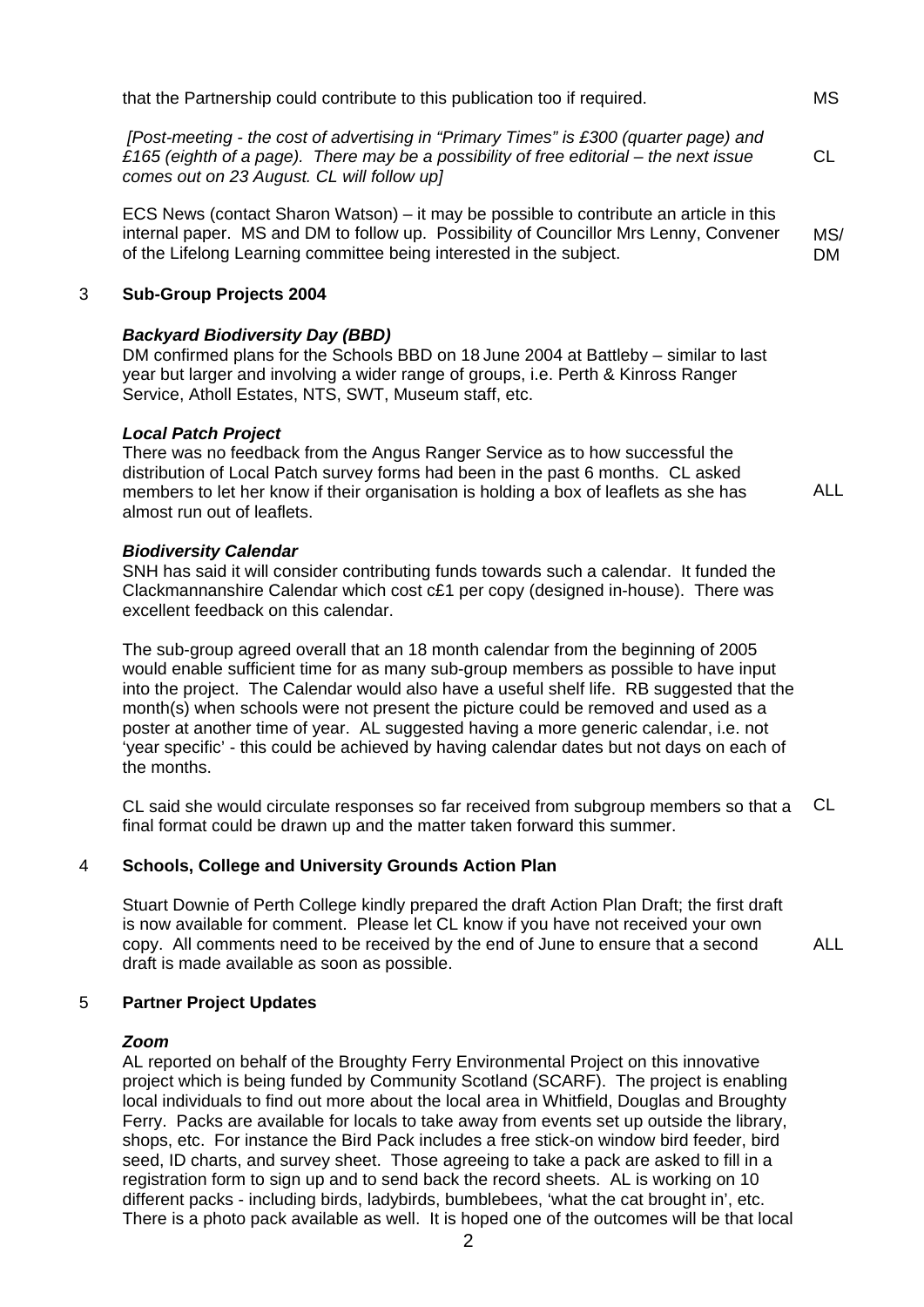people will come back with their own small project ideas in future.

Other projects starting up in the area including light pollution surveys and invasive species surveys - the latter will assist the TBP's Water and Wetlands sub-group in their survey of the Dighty Burn.

There are plans to produce 200 kits - Community Scotland is very interested in the project, and it has been well received by the local community. It is hoped to get all the information back by October.

CL asked if there was any opportunity to take these kits into local sheltered housing or nursing homes (which would link in with the draft Hospitals, Sheltered Housing and Nursing Homes Action Plan). AL said she was hoping to do to four-day sessions aimed at older people who can record how surroundings have changed over time, possibly with the packs. This has already started with oral history talks beforehand. AL is hoping that through gained experience and confidence in the surveys people will want to get more involved with various projects in the future.

# *Operation Country Watch*

This new initiative is involving the RSPB, Tayside Police, Tayside Raptor Study Group and several estates in Northern Perthshire. AE wants to put together a school education pack based on the curriculum and moorland biodiversity under the LBAP by the end of August. The area covered includes Crieff, Comrie, and Aberfeldy (five estates). The emphasis of the initiative is still to be decided – they are not sure if they will be concentrating on LBAP species.

CL suggested that funding might be available via Leader+ and the Cairngorm National Park if the project falls within the North Perthshire area. AE will contact Perth and Kinross Council to learn more of the Leader+ monies; CL will report back the initiative to the Upland sub-group. AE CL

#### *Garden for Life leaflets*

CL pointed out that SNH's excellent series of Garden for Life packs has now been reprinted; the leaflets are available from the Publications Section of SNH, Battleby (tel. 01738 444177). ALL

ALL

#### *School Wildlife Gardens*

There is a lot of work being undertaken across Tayside. CL asked for a list of 'gardening for wildlife' project ideas from everyone.

#### *Wee Green Fingers Pack*

CL circulated copies of the new SNH pack and confirmed that SNH is hoping to reprint them in due course. No one was sure where packs have been sent too, but CL had noticed one in a Perth school. PK suggested that the Perth & Kinross Eco-schools Group could distribute them in the future.

# *Eco Schools*

PK talked about badging the Eco-schools Project so that it is easy to recognise it. He is now the Chairman of the Perth & Kinross Eco-schools Group and is trying to make environmental education more co-ordinated. Nationally every school must be an ecoschool by 2006. Within the scheme there are eight different topics, all people driven. These include waste management, transport, energy and the environment. There is a web site for the schools [www.pkecoschools.info](http://www.pkecoschools.info/) to use and an Information Centre (a onestop shop) with telephone number for general queries. The operator then contacts the relevant people and adds the information into the database so that there is a record of what stage the schools are at in the region.

Across Tayside there is a great deal of interest at present in enhancing school grounds.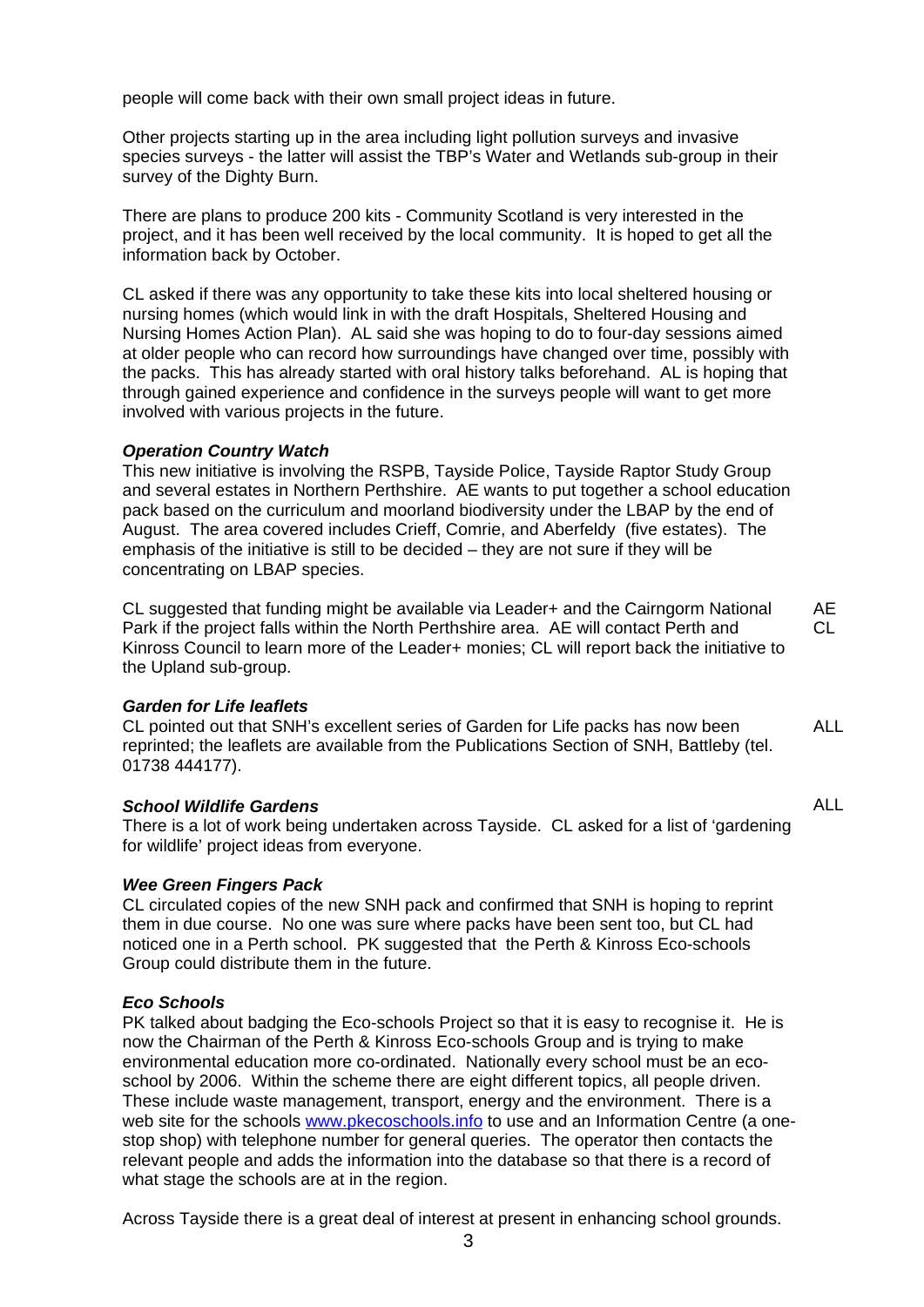The Perth & Kinross Eco Schools committee is currently considering the possibility of amalgamating dedicated SNH grant monies, local authority Grounds Maintenance funding and a further fund in Perth and Kinross. To ensure a straightforward scheme is set up to access funds and to plan the work systematically, it is also planned to establish a criteria by which each school could link into such funding.

RB wondered why other organisations are not pushed a bit more within the scheme; he felt that the John Muir Awards, for instance, would be an ideal vehicle to encourage the discovery and conservation of school grounds.

Discussion followed on how to involve the whole school. Natural Connections (an award scheme for schools in Fife) may be introduced into Dundee. It was agreed that teachers need structures and badges to work to; it should be possible to fit various biodiversity projects around this structure.

*[Post-meeting – P&KC has agreed to work with the TBP on an article for the Eco Schools newsletter to highlight wildlife gardening and the Harris Moore Award Scheme; next issue will be autumn term]* 

#### *Harris Moore Award*

CL explained that this was an excellent environmental award scheme set up in memory of two Perth and Kinross employees in 1990. It easily links in with the Eco-schools. CL has, for the third year running, been involved in judging the finalist schools.

She wondered if there would be any opportunity to introduce a similar award scheme to the rest of Tayside. The current Perth and Kinross award scheme is very easy to run and encourages many schools to think environmentally. The first prize is £150 plus a plaque and certificate. Runner-up schools also a small amount of money plus a certificate.

CL asked for any ideas on how to fund such an award scheme that took in Angus and Dundee. AL suggested the "Dynamic Play" award may be appropriate. SNH should have details. CL

#### *Wild and Wonderful*

Simon Pepper of WWF formally opened the Tayside Biodiversity Exhibition at the end of May. The exhibition, at Perth Museum, will now run until Christmas. MS will find out if any environmental education activities are running at the Museum to highlight the exhibition to schools and the Lifelong Learning sector.

MS

# *Red Squirrel Project, Dundee*

The project – which involves the local community in surveys - is up and running and a video is now available from the ranger service on request.

#### *Salmon in the Classroom Project (Angus)*

CL confirmed that the pilot project for the Scotland-wide project is now well under way with Angus Education Dept. and the Angus Ranger Service taking the project forward. BK confirmed that Perth and Kinross Council are also getting involved in the wider project and there are hopes - funding permitting - that this initiative can soon be rolled out across Perth & Kinross and Dundee City (as well as other LBAP areas) in due course.

# *Sand Martin Project*

AL said that funding from RIAS has enabled a nesting bank (15m long and 2m high) to be built on Broughty Ferry beach, together with interpretation to explain the project to local people. Astonishingly twelve nesting pairs of sand martins took up residence after just one week.